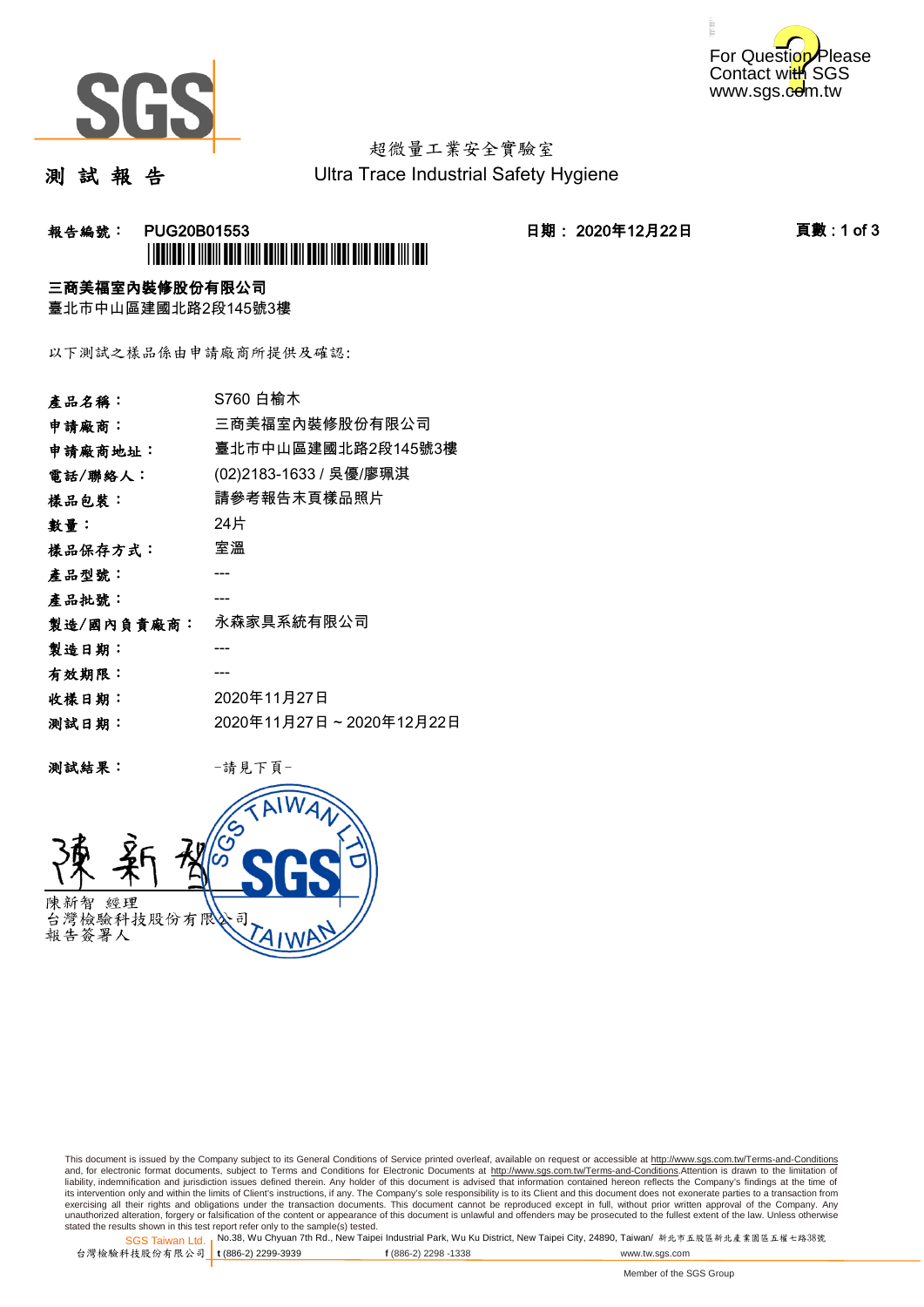

## 超微量工業安全實驗室

測 試 報 告

Ultra Trace Industrial Safety Hygiene

### 報告編號: PUG20B01553 日期: 2020年12月22日 頁數 : 2 of 3 \*PUG20B01553\*

#### 三商美福室內裝修股份有限公司

臺北市中山區建國北路2段145號3樓

測試結果:

| 测試項目      | CAS NO.       | 測試方法                                                                                | 測試<br>結果 | 定量/偵測<br>極限 | 單位   |
|-----------|---------------|-------------------------------------------------------------------------------------|----------|-------------|------|
| 甲醛釋出量     |               | ---                                                                                 |          |             |      |
| 甲醛釋出量-平均值 | $50-00-0$     | 本測試參考國家標準106.11.29公布建議檢驗<br><sup> </sup> 方法-CNS2215粒片板中甲醛釋出量,以分光 <br>光度計(UV/VIS)檢測。 | 0.0799   | 0.0290      | mg/L |
| 甲醛釋出量-最大值 | $50 - 00 - 0$ |                                                                                     | 0.0852   | 0.0290      | mg/L |

備註:

1.測試報告僅就委託者之委託事項提供測試結果,不對產品合法性做判斷。

2.本測試報告之所有檢驗內容,均依委託事項執行檢驗,如有不實,願意承擔完全責任。

3. 本報告不得分離,分離使用無效。

4.若該測試項目屬於定量分析則以「定量極限」表示;若該測試項目屬於定性分析則以「偵測極限」表示。

5.低於定量極限/偵測極限之測定值以「N.D.」或「 陰性」表示。微生物測試低於定量極限以「<定量極限值」表示。

6.甲醛釋出量:

| 記號  | 甲醛釋出量平均值丨 | 甲醛釋出量最大值 |  |  |
|-----|-----------|----------|--|--|
|     | $0.3$ 以下  | $0.4$ 以下 |  |  |
| ົ່າ | $0.5$ 以下  | $0.7$ 以下 |  |  |
| ົ   | $1.5$ 以下  | $2.1$ 以下 |  |  |

- END -

This document is issued by the Company subject to its General Conditions of Service printed overleaf, available on request or accessible at http://www.sgs.com.tw/Terms-and-Conditions and, for electronic format documents, subject to Terms and Conditions for Electronic Documents at http://www.sgs.com.tw/Terms-and-Conditions.Attention is drawn to the limitation of liability, indemnification and jurisdiction issues defined therein. Any holder of this document is advised that information contained hereon reflects the Company's findings at the time of<br>its intervention only and within t exercising all their rights and obligations under the transaction documents. This document cannot be reproduced except in full, without prior written approval of the Company. Any<br>unauthorized alteration, forgery or falsifi

SGS Taiwan Ltd. 1 stated the results shown in this test report refer only to the sample(s) tested.<br>Stated the results shown in this test report refer only to the sample(s) tested.

台灣檢驗科技股份有限公司

**t** (886-2) 2299-3939 **f** (886-2) 2298 -1338 www.tw.sgs.com